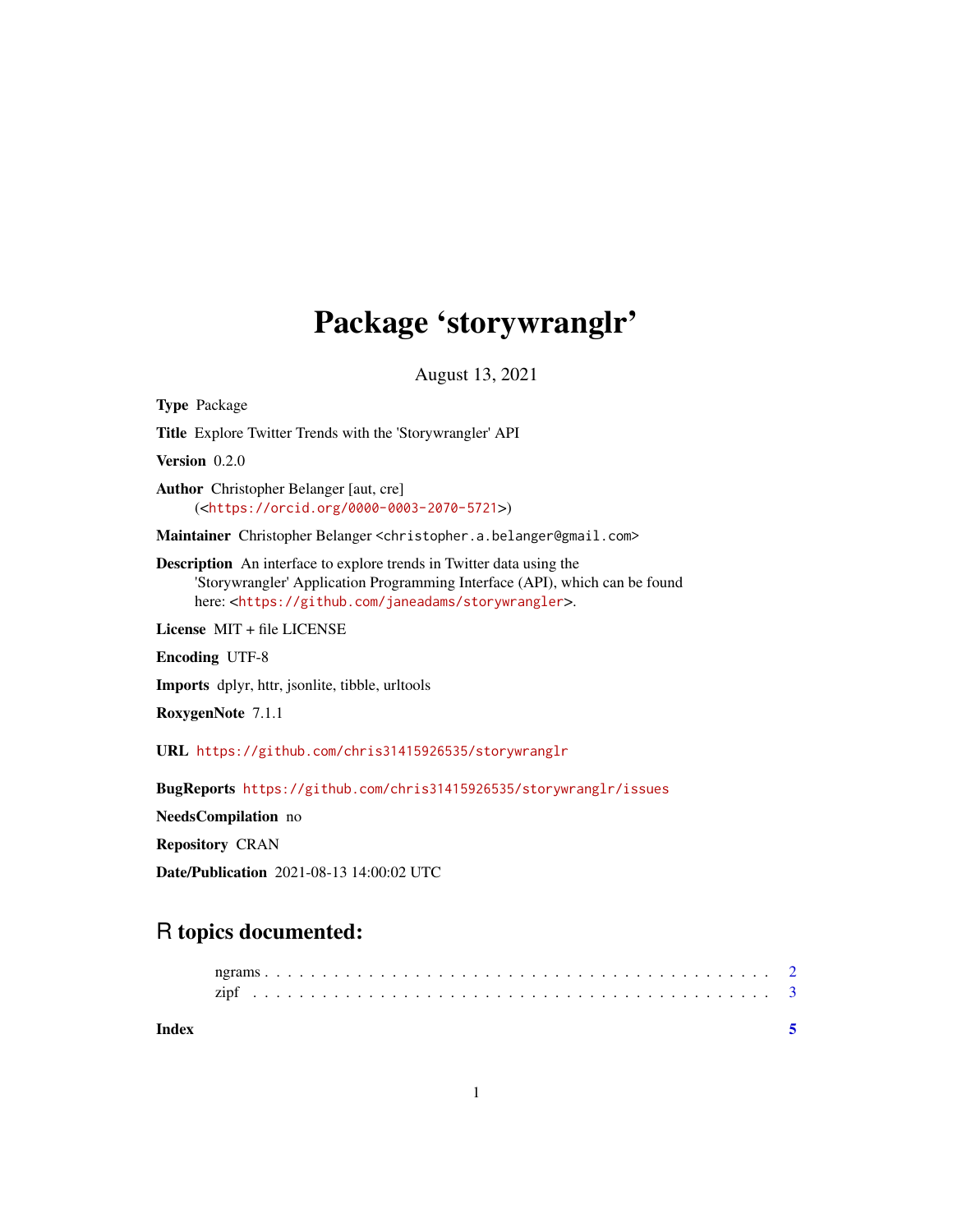### <span id="page-1-0"></span>Description

Storywrangler's ngrams API lets you search a large historical database of Twitter data for daily usage statistics about strings of one, two, and three words (1-grams, 2-grams, and 3-grams respectively).

This function returns daily historical usage statistics for a given query over data set's entire time range.

For more details about Storywrangler, please see:

- API documentation: <https://github.com/janeadams/storywrangler>
- Academic paper describing uses: [https://advances.sciencemag.org/content/7/29/eabe](https://advances.sciencemag.org/content/7/29/eabe6534.full)6534. [full](https://advances.sciencemag.org/content/7/29/eabe6534.full)

#### Usage

```
ngrams(
  query,
 metric = c("rank", "freq"),language = "en",
  rt = c(FALSE, TRUE),fill_dates = FALSE
)
```
### Arguments

| query      | Character string with the n-gram(s) to query. One, two, or three words separated<br>by spaces will run query that string as a 1-gram, 2-gram, or 3-gram respectively.                                                                                                                                                                                                                                                                                         |
|------------|---------------------------------------------------------------------------------------------------------------------------------------------------------------------------------------------------------------------------------------------------------------------------------------------------------------------------------------------------------------------------------------------------------------------------------------------------------------|
|            | More than three space-separated words will be treated as separate queries for<br>individual 1-grams.                                                                                                                                                                                                                                                                                                                                                          |
| metric     | The measure of lexical fame to return: accepts values rank (default) and freq.<br>Note: API returns both by default.                                                                                                                                                                                                                                                                                                                                          |
| language   | Two-letter code for the language to search. Defaults to en.                                                                                                                                                                                                                                                                                                                                                                                                   |
| rt         | Boolean for whether to include retweets.                                                                                                                                                                                                                                                                                                                                                                                                                      |
| fill_dates | Boolean, defaults to FALSE. The Storywrangler ngrams API only returns rows<br>for dates when it detected any ngram usage. By default, this function passes<br>along that data. If the parameter fill_dates is set to TRUE, this function adds<br>rows with NA values for each day between the earliest and latest dates in the<br>response. Note that this is closer to Storywrangler's behaviour if you download<br>ngram statistics from the web interface. |

#### Value

A tibble with the API query and response. If the API returns no data, this function returns a 0-row tibble.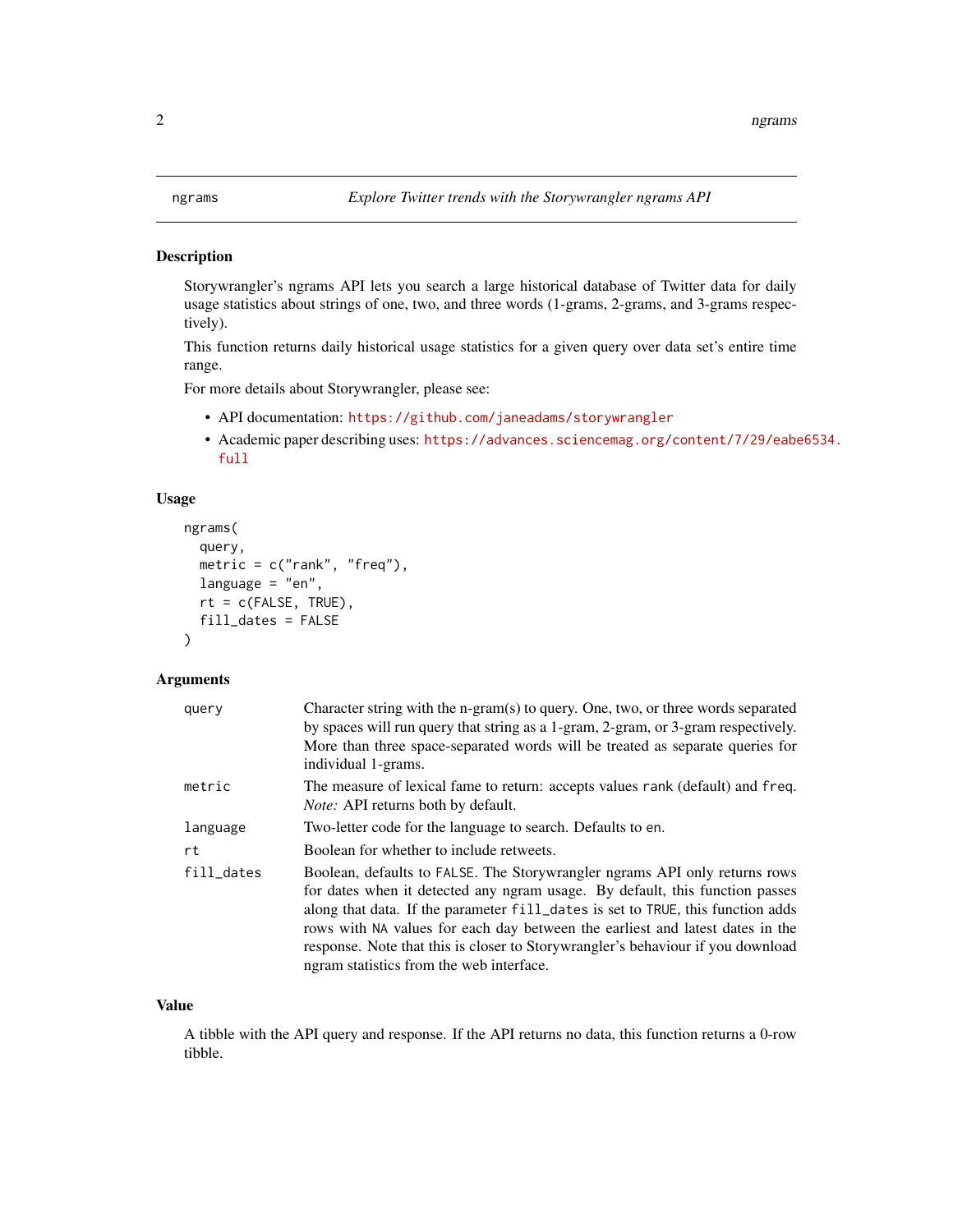### Examples

```
## Not run:
# Query a simple 1-gram about the populatity of potatoes
result <- ngrams("potatoes")
# Query a 2-gram about the popularity of potato chips
result <- ngrams("potato chips")
# Query *four* 1-grams related to potatoes
# Note! If there are more than 3 words, they are all treated as 1-grams
result <- ngrams("potato potahto spud taters")
## End(Not run)
```
zipf *Explore Twitter trends with the Storywrangler zipf API*

### Description

Storywrangler's ngrams API lets you search a large historical database of Twitter data for daily usage statistics about strings of one, two, and three words (1-grams, 2-grams, and 3-grams respectively).

This function will query the API for a specific date to return the rank and frequency data for its top n ngrams. Please note that queries of over 1000 ngrams will take a long time to load.

For more details about Storywrangler, please see:

- API documentation: <https://github.com/janeadams/storywrangler>
- Academic paper describing uses: [https://advances.sciencemag.org/content/7/29/eabe](https://advances.sciencemag.org/content/7/29/eabe6534.full)6534. [full](https://advances.sciencemag.org/content/7/29/eabe6534.full)

### Usage

```
zipf(data, max = 100, language = "en", ngrams = c(1, 2, 3))
```
### Arguments

| date     | The date to query, in either character "YYYY-MM-DD" or Date format.                             |
|----------|-------------------------------------------------------------------------------------------------|
| max      | The maximum number of ngrams to return. Defaults to 100.                                        |
| language | The two-letter code of the language to query. Defaults to "en".                                 |
| ngrams   | Integer specifying the type of n-grams to return. Accepts 1, 2, and 3, and defaults<br>to $1$ . |

### Value

A tibble with the API query and response.

<span id="page-2-0"></span>zipf 3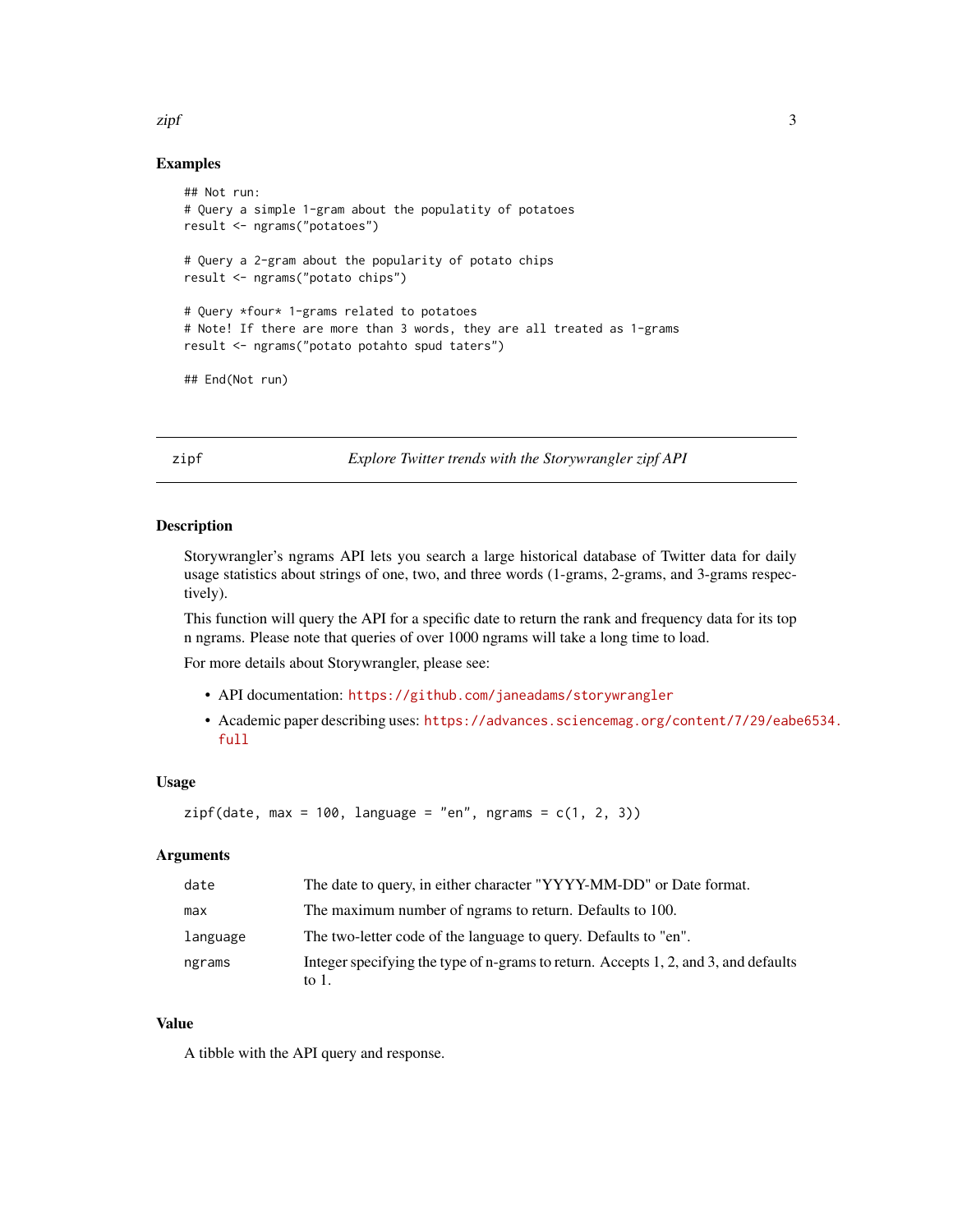### Examples

```
## Not run:
# Get top English 2-grams for January 6, 2021
result <- zipf("2021-01-06", ngrams = 2)
```
## End(Not run)